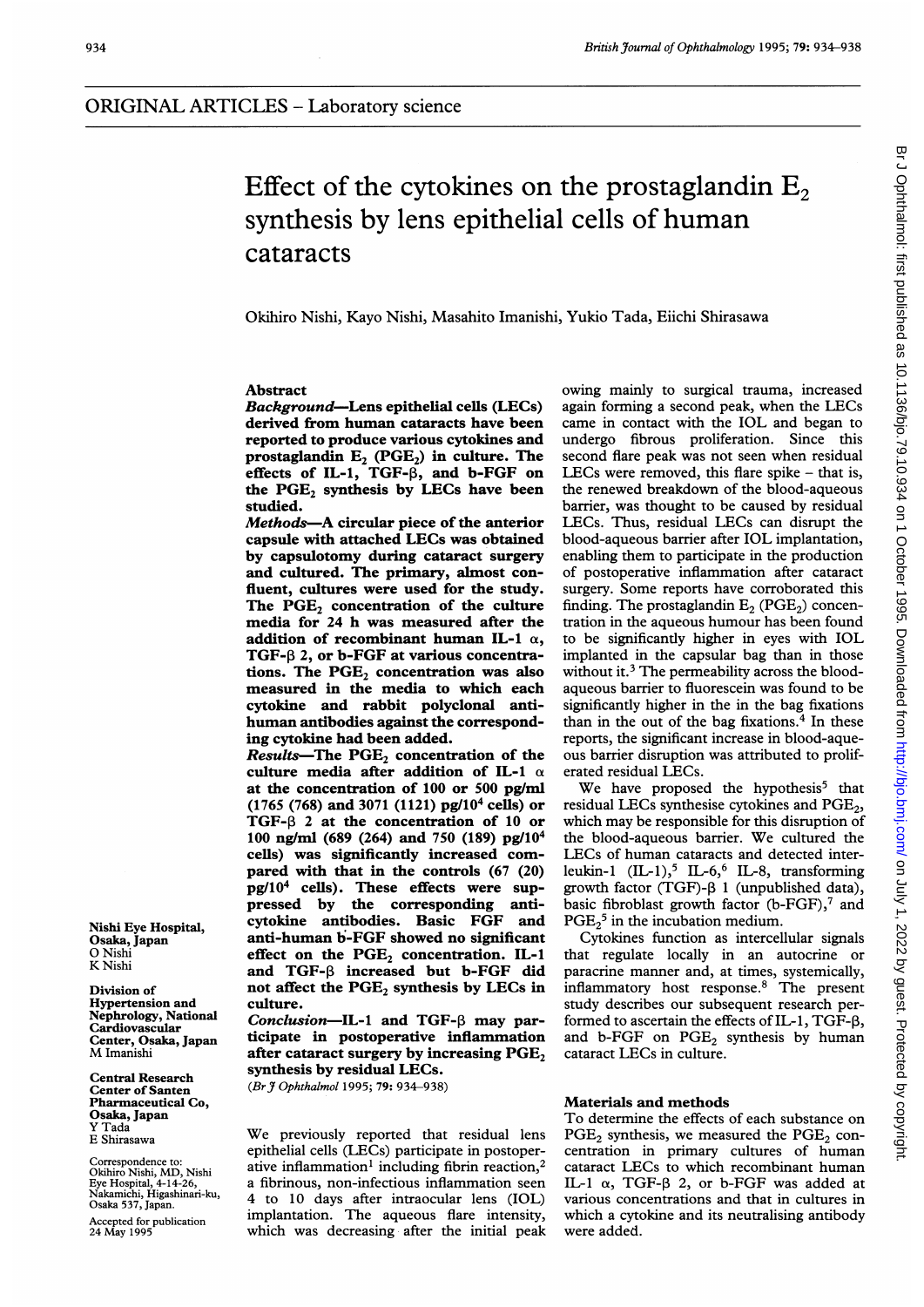PRIMARY CULTURE OF HUMAN CATARACT LECS Human cataract LECs were cultured as previously described.5 Briefly, a circular piece of the anterior capsule with LECs attached was obtained by capsulotomy during cataract surgery and cultured directly without dispersion of the cells. After circular capsulorhexis, the section of anterior capsule, about <sup>5</sup> mm in diameter, was touched with an irrigation/ aspiration tip and withdrawn from the eye by aspiration. Each section was held with fine forceps and washed thoroughly with irrigating solution, then placed immediately into a well of a 48 well, multiwell plate containing  $0.5$  ml of Eagle's minimum essential medium (MEM) containing 10% fetal calf serum, penicillin G at <sup>100</sup> U/ml, and streptomycin sulphate at 100  $\mu$ g/ml, and cultured in 100% humidity at  $37^{\circ}$ C in 5% carbon dioxide atmosphere. The culture medium was replaced once a week.

# PGE<sub>2</sub> CONCENTRATION IN THE CULTURE MEDIUM

The cell cultures that became almost confluent after 3 to 4 weeks were used for the study.

## $PGE<sub>2</sub>$  concentration in the culture to which IL-1  $\alpha$ , TGF- $\beta$  2, or b-FGF was added

An aliquot of the culture medium was replaced with 0-5 ml of culture medium containing human recombinant IL-1  $\alpha$  (500 ng/ml, Genzyme, Cambridge, MA, USA) at the concentrations of 10 pg/ml  $(n=5)$ , 100 pg/ml  $(n=5)$ , or 500 pg/ml  $(n=5)$ , TGF- $\beta$  2 (1 mg/ml, Austral Biologicals, San Ramon, CA, USA) at 1 ng/ml (n=5), 10 ng/ml (n=6), or 100 ng/ml  $(n=5)$  or b-FGF  $(1 \text{ mg/ml}, \text{UBI},$ Lake Placid, NY, USA) at <sup>1</sup> ng/ml (n=5), 10 ng/ml (n=5), or 100 ng/ml (n=6). The PGE<sub>2</sub> concentration in cultures with untreated medium served as the controls  $(n=16)$ .

# $PGE<sub>2</sub>$  concentration in the culture to which the rabbit polyclonal anti-human cytokine antibody was added to neutralise the cytokine added

An aliquot of culture medium was replaced with 0.5 ml of culture medium containing recombinant human IL-1  $\alpha$  at 500 pg/ml and rabbit polyclonal anti-human IL-1  $\alpha$  and  $\beta$ antibodies (1 mg/ml, Genzyme, Boston, MA, USA) at 10  $\mu$ g/ml (n=6), recombinant human TGF- $\beta$  2 at 10 ng/ml and rabbit polyclonal anti-human TGF- $\beta$  1 and TGF- $\beta$  2 antiserum (1 mg/ml, King Brewing Co Ltd, Hyogo, Japan) at 10  $\mu$ I/ml (n=7), or recombinant human b-FGF at 10 ng/ml and rabbit polyclonal anti-human b-FGF antibody (1 mg/ml, Collaborative Research Inc, Bedford, MA, USA) at 10  $\mu$ g/ml (n=5).

In the control plates for IL-1  $\alpha$  and b-FGF, an aliquot of culture medium was replaced with 0.5 ml of culture medium containing rabbit IgG (1 mg/ml, Sigma, St Louis, MO, USA) at the concentration of 10  $\mu$ g/ml (n=5). In the control plates for  $TGF- $\beta$ , an aliquot$ of culture medium was replaced with  $0.5$  ml

of culture medium containing rabbit serum (NHT, Tokyo) at the concentration of 10  $\mu$ l/ml (n=5), or 0.5 ml of culture medium containing rabbit polyclonal anti-human TGF- $\beta$  1 and TGF- $\beta$  2 antiserum at 10  $\mu$ I/ml  $(n=5)$ .

#### SAMPLE COLLECTION

Twenty four hours after treatment in each<br>culture, the incubation medium was culture, the incubation withdrawn and frozen immediately at  $-70^{\circ}$ C and kept at this temperature until the measurement of PGE<sub>2</sub>. Thus, the amount of  $PGE_2$ which had accumulated in the incubation medium during the 24 h period after treatment was measured. At the end of culture, the number of viable cells was determined according to the previously reported procedure<sup>5</sup> (as described below), and the  $PGE<sub>2</sub>$  concentration was expressed as picograms of  $PGE<sub>2</sub>$  per  $10<sup>4</sup>$ viable cells.

#### PGE<sub>2</sub> EXTRACTION AND MEASUREMENT

The  $PGE_2$  concentration in the culture medium was measured with <sup>a</sup> radioimmunoassay (RIA) kit containing  $^{125}$ I labelled PGE<sub>2</sub> (New England Nuclear Corp, Boston, MA, USA) according to the assay procedure described in the kit manual, with modifications as reported elsewhere.<sup>9 10</sup> Briefly, 0.5 ml of culture medium at 4°C was acidified with 0.05 M citrate to pH 3.5. C-18 extraction cartridge columns (each containing 200 mg of Bond Elut, Analytichem International Inc, Harbor City, CA, USA) were first treated with <sup>2</sup> ml of methanol followed by <sup>4</sup> ml of 0-05 M citrate. The acidified medium was then passed through the cartridge and eluted with 2 ml of distilled water, 2 ml of 10% methanol, 2 ml of cyclohexane, and 2 ml of ethylacetate, in that



Figure 1 Effect of IL-1  $\alpha$  on the PGE<sub>2</sub> concentration in  $\alpha$  culture medium containing LECs. The mean  $PGE_2$ concentrations 24 hours after the addition of IL-I in concentrations of 100 pg/ml and 500 pg/ml were significantly increased. \* and \*\* indicate significant difference at p<0.05 and p<0.01, respectively (multiple comparisons according to Scheffe's method).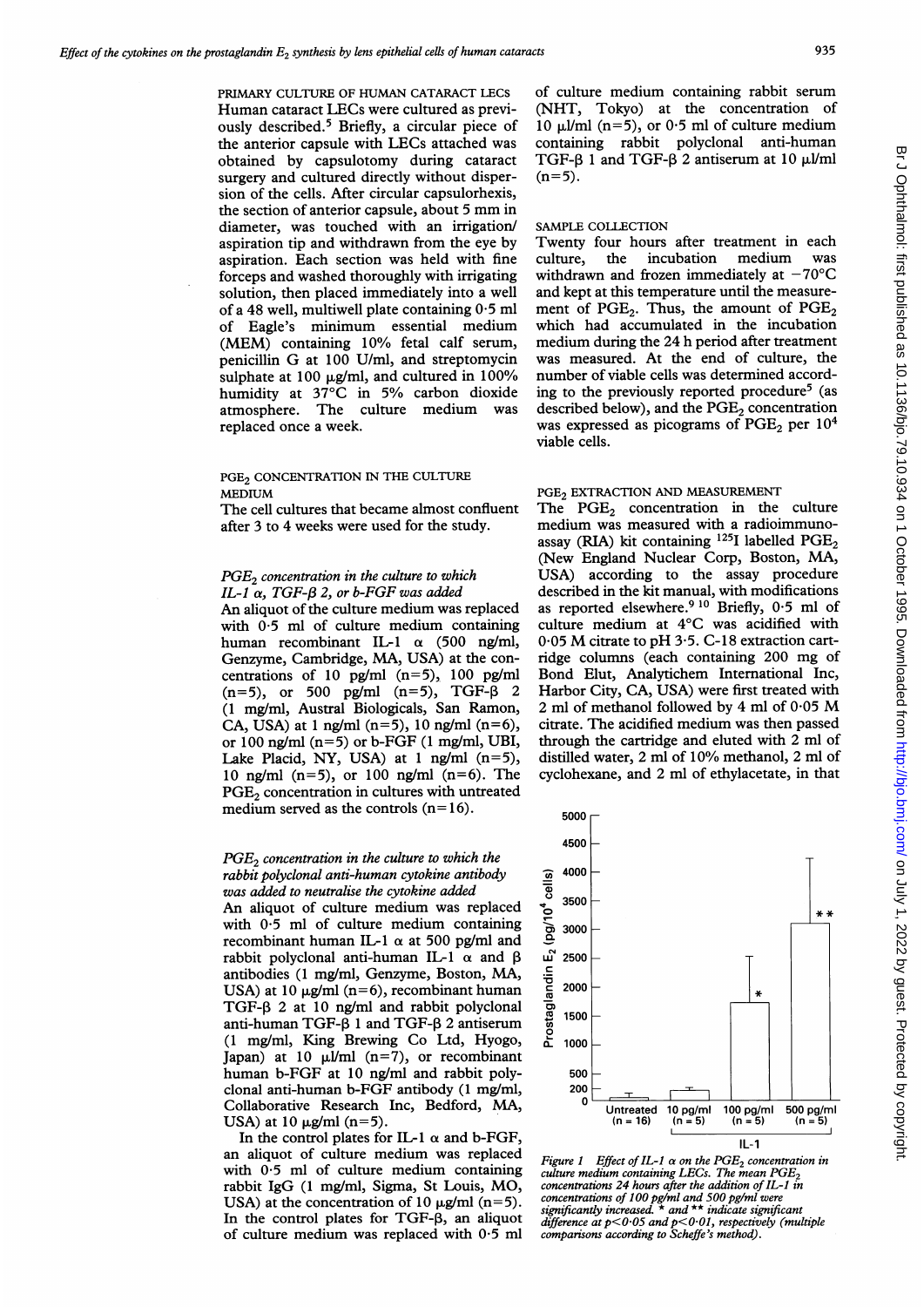

Figure 2 Effect of neutralising anti-IL-I and anti-b-FGF antibodies on the  $\overline{PGE_2}$  concentration in culture medium. No significant difference was observed between the  $PGE_2$ concentrations in the experimental and control cultures.

order. The last solvent was evaporated at 37°C under a stream of nitrogen. The minimum detectable amount of  $PGE<sub>2</sub>$  by this method was  $0.25$  pg per tube.

# COUNT OF VIABLE CELLS

Without disturbing the cells, the incubation medium was removed from each well, followed by a wash with  $0.5$  ml of calcium-free and magnesium-free PBS. The cells in each well were then incubated with 0 4 ml of a mixture of 0-25% trypsin and 0-02% ethylene diaminotetra-acetic acid (EDTA) 2 Na for 10 minutes at 37°C. After repeated pipetting to remove the cells from the capsule and the plastic wall of the well, the entire cell suspension was transferred into a small glass test tube, taking care to leave as few cells as possible in the well. The cells were stained by adding  $0.1$  ml of a mixture of  $0.05\%$  crystal violet and 2-1% citric acid, followed by one drop of formalin. Only viable cells could be stained by this procedure. The number of viable cells in the cell suspension from each well was determined, in triplicate, in a Fuchs-Rosenthal cell chamber for counting erythrocytes, and the mean value was used to express the total number of viable cells in each sample.



Figure 4 Effect of neutralising anti-TGF- $\beta$  antiserum on the  $PGE<sub>2</sub>$  concentration in culture medium containing LECs. There is no significant difference between the  $PGE$ concentration in the experimental and control cultures.

#### **Results**

#### CULTURE OF HUMAN CATARACT LECS

After 3 to 4 weeks, the cells were still proliferating and had become almost confluent in the well. The mean number of viable cells in the untreated cultures and in the treated cultures was  $4.25 (0.9) \times 10^4$  (mean (SD)) cells (n=16) and  $4.07$   $(1.1)\times10^4$   $(n=47)$ , respectively, at the end of culture.

# PGE<sub>2</sub> CONCENTRATION IN THE CULTURE MEDIUM

## $PGE<sub>2</sub>$  concentration in the culture medium to which IL-1, or IL-1 and its neutralising antibody, was added

The mean  $PGE<sub>2</sub>$  concentration in the cultures to which IL-1  $\alpha$  had been added at the concentration of 10 pg/ml was not significant, but at the concentrations of 100 pg/ml ( $p < 0.05$ ) and 500 pg/ml  $(p<0.01)$  significantly, increased (multiple comparisons according to Scheffe's method) compared with that in the control cultures (Fig 1). There was no significant difference between the  $PGE<sub>2</sub>$  concentration in the cultures to which IL-1  $\alpha$  500 pg/ml and the neutralising anti-IL-1  $\alpha$  and  $\beta$  antibodies (10  $\mu$ g/ml) were added and that in the untreated, or rabbit IgG treated controls (Fig 2).



Figure 3 Effect of TGF- $\beta$  2 on the PGE<sub>2</sub> concentration in culture medium containing LECs. The mean  $PGE_2$ concentrations after the addition of  $TGF$ - $\beta$  2 in concentrations of 10 ng/ml and 100 ng/ml were significantly increased.



Figure 5 Effect of  $b$ -FGF on the  $PGE_2$  concentration in culture medium containing LECs. There is no significant difference between the  $PGE_2$  concentration in the experimental and the control cultures.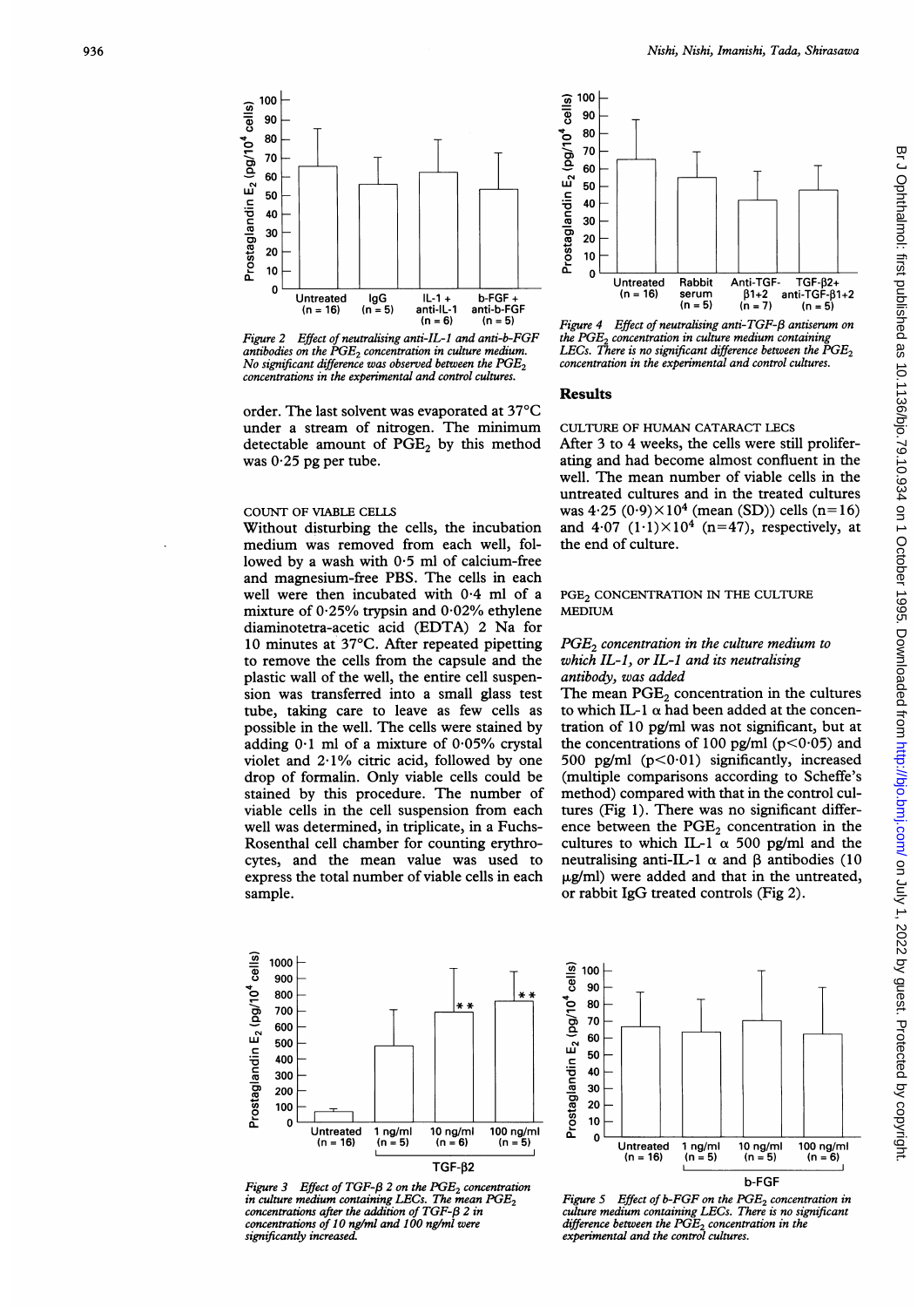# $PGE<sub>2</sub>$  concentration in the culture medium to which TGF- $\beta$ , or TGF- $\beta$  and its neutralising antibody, was added

The mean  $PGE<sub>2</sub>$  concentration in the cultures to which TGF- $\beta$  2 had been added at the concentration of <sup>1</sup> ng/ml was not significantly, but at 10 ng/ml ( $p < 0.01$ ) and 100 ng/ml ( $p < 0.01$ ) significantly, increased (Fig 3). There was no significant difference between the  $PGE<sub>2</sub>$ concentration in the cultures treated with  $TGF- $\beta$  2 (10 ng/ml) and its neutralising$ TGF- $\beta$  antiserum (10  $\mu$ l/ml) and that in the control cultures treated with rabbit serum, or anti-TGF- $\beta$  antiserum alone (Fig 4).

## $PGE<sub>2</sub>$  concentration in the culture medium to which b-FGF or b-FGF and its neutralising antibody, was added

There was no significant difference between the mean  $PGE<sub>2</sub>$  concentration in the medium treated with b-FGF at any concentration and that in the controls (Fig 5). There was no significant difference between the  $PGE<sub>2</sub>$ concentration in the cultures to which b-FGF (10 ng/ml) and its neutralising anti-b-FGF antibody (10  $\mu$ g/ml) were added and that in the untreated, or rabbit IgG treated controls (Fig 2). That the b-FGF preparation used was biologically active was demonstrated by our other experimental studies, in which the same preparation significantly increased the uptake of  ${}^{3}$ H-thymidine or  ${}^{3}$ H-proline by LECs of human cataracts in culture (manuscript submitted).

### **Discussion**

The  $PGE_2$  concentration was significantly increased by 24 hours after the addition of human recombinant IL-1  $\alpha$  or TGF-8, and these effects were significantly suppressed by the addition of neutralising anti-human IL-1 or anti-human TGF- $\beta$  antibodies. The results demonstrate that IL-1  $\alpha$  as well as TGF- $\beta$  2 increased PGE<sub>2</sub> synthesis in the primary culture of human cataract LECs. The induction of  $PGE_2$  synthesis by IL-1 in various cells or cell lines has been widely reported. Seckinger et al<sup>11</sup> reported that  $\tilde{PGE}_2$  production was increased by IL-1 in cultured neonatal mouse calvariae and inhibited by recombinant human IL-I receptor antagonist. Leizer and Hamilton<sup>12</sup> found that  $PGE_2$  synthesis was increased by IL-1, but that goat anti-IL-i antiserum significantly inhibited PGE<sub>2</sub> synthesis in the supernatants of human synovial cell cultures. A number of very recent studies $^{13-16}$  have indicated that IL-1 induces  $PGE_2$  synthesis in various kinds of cells.

The mechanism of the increase in  $PGE_2$  concentration by  $IL-1$  or TGF- $\beta$  may be accounted for by the observations presented in several reports. IL-1 is known to activate in vitro phospholipase  $A_{2}$ ,<sup>17</sup> cyclo-oxygenase,<sup>18</sup> and lipoxygenase<sup>19</sup> in the arachidonic acid cascade. Some reports indicate that  $TGF-B$ increases  $PGE<sub>2</sub>$  synthesis by activating cyclooxygenase and phospholipase  $A_2$  in lung

fibroblasts and endothelial cells in culture, $20$ and by activating phospholipase  $A_2$  in rat mesangial cells.2' Our results are consistent with these reports. On the other hand, Bry et  $al^{22}$  reported that TGF- $\beta$  inhibits the cytokine (IL-1 and tumour necrosis factor) induced  $PGE<sub>2</sub>$  production by cultured amnion cells. However, Kniss et al<sup>23</sup> reported that TGFincreased the cytokine (epidermal growth factor) induced  $PGE<sub>2</sub>$  synthesis in mesangial cells. These apparently contradictory findings may be the result of the different cell types or the presence of other modulating cytokines. It would therefore be of interest to study the effect of anti-IL-1 antibodies on TGF- $\beta$  2 induced  $PGE_2$  or anti-TGF- $\beta$  2 antibodies on IL-1 induced  $PGE_2$  with our culture model of LECs. This might clarify the cytokine context.

We observed no apparent effect of b-FGF on PGE<sub>2</sub> synthesis by human cataract LECs, although there are some reports, $24-26$  that b-FGF increases  $PGE_2$  synthesis. Goddard et al<sup>27</sup> observed a significant increase of  $PGE<sub>2</sub>$ synthesis by b-FGF, which they suggested to activate phospholipase  $A_2$ . This discrepancy appears again to be the result of the different cell types and the cytokine context. However, we should take into consideration that in the present study, the investigation was performed at only one time point, which might be the reason that there was no effect of b-FGF observed.

Recent reports have described the detection of IL- $1^{28}$  in the aqueous humour of rabbit eyes and of IL- $6^{29}$  in that of human eyes after intraocular lens implantation. IL-6 was observed to cause acute inflammation subsequent to intravitreal injection<sup>29</sup> and is known to be induced by IL- $1^{3031}$  in inflammatory host response. TGF- $\beta^{32-34}$  as well as b-FGF<sup>35</sup> have been detected in the aqueous humour obtained from patients undergoing cataract surgery and in the aqueous humour of the rabbit after IOL implantation.<sup>36</sup> Basic FGF was identified immunohistochemically in the proliferated LECs around the lens capsule after cataract surgery.<sup>37</sup> Prostaglandin  $E_2$  plays a major role in postoperative inflammation after IOL implantation.<sup> $338$ </sup> Lens epithelial cells can be a source of these cytokines and  $PGE<sub>2</sub>$ that are present in the aqueous humour in vivo. Lens epithelial cells disrupt the blood-aqueous barrier, when they come in contact with the IOL and proliferate after IOL implantation.<sup>12-4</sup> Our results suggest that endogenous IL-1 and TGF- $\beta$  produced by LECs act in an autocrine or paracrine manner on  $PGE<sub>2</sub>$ synthesis by LECs, which disrupts the bloodaqueous barrier. However, the present study indicates that TGF- $\beta$  2 did not significantly alter  $PGE<sub>2</sub>$  synthesis at the concentrations present in the normal eye.

In conclusion, IL-1 and TGF- $\beta$  significantly increased, but b-FGF did not affect  $PGE<sub>2</sub>$ synthesis by LECs in culture. The present study clarifies an aspect of our hypothesis regarding postoperative inflammation caused by residual LECs.

The authors have no proprietary interest in the methods and products mentioned in this paper.